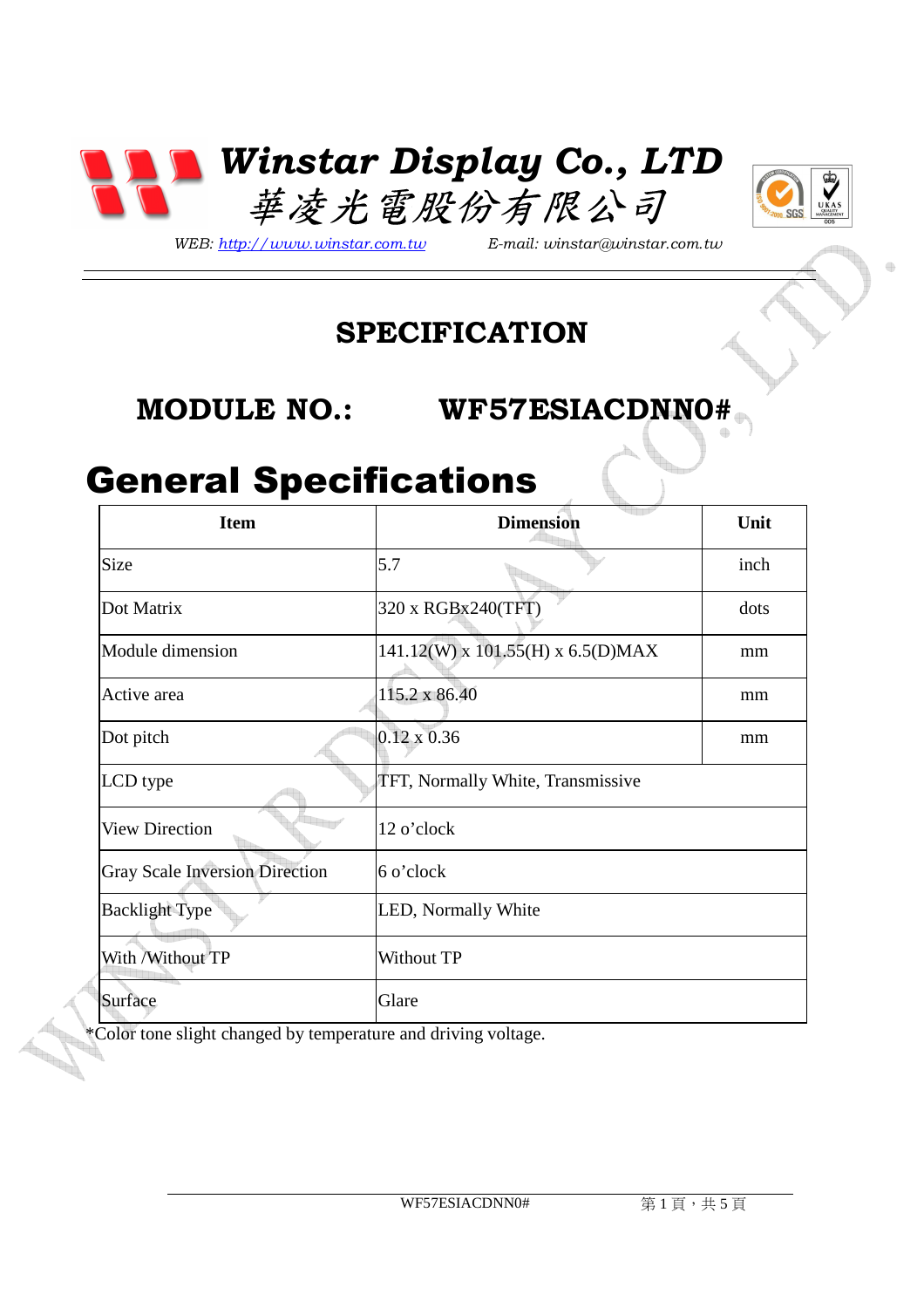# Absolute Maximum Ratings

| <b>Item</b>                  | <b>Symbol</b> | Min   | <b>Typ</b> | <b>Max</b> | Unit        |  |
|------------------------------|---------------|-------|------------|------------|-------------|--|
| <b>Operating Temperature</b> | TOP           | $-20$ |            | $+70$      | $\sim$<br>◡ |  |
| Storage Temperature          | TCT           | $-30$ | __         | $+80$      | $\sim$<br>◡ |  |

## Electrical Characteristics

| <b>Operating conditions:</b> |                 |                    |                |            |                       |       |
|------------------------------|-----------------|--------------------|----------------|------------|-----------------------|-------|
| <b>Item</b>                  | <b>Symbol</b>   | <b>Condition</b>   | Min            | <b>Typ</b> | <b>Max</b>            | Unit  |
| Supply Voltage For Logic     | <b>VCC</b>      |                    | 3.0            | 3.3        | 3.6                   | V     |
| Input High Volt.             | V <sub>IH</sub> |                    | $0.7$ $V_{CC}$ |            | $V_{CC}$              | V     |
| Input Low Volt.              | $V_{IL}$        |                    | $\theta$       |            | $0.3$ V <sub>CC</sub> | V     |
|                              | $V_{GH}*1$      |                    |                | 15         |                       |       |
| <b>LCD Driving Supply</b>    | $V_{GL}^*2$     | Ta= $25^{\circ}$ C |                | $-10$      |                       | $V*3$ |
| Voltage                      | VcomH           |                    | 2.5            |            | 5.5                   |       |
|                              | VcomL           |                    | $-2.0$         |            | $\overline{0}$        |       |
| <b>Supply Current</b>        | $I_{VCC}$       | $VCC = 3.3V$       |                | 5          | 8                     | mA    |

db.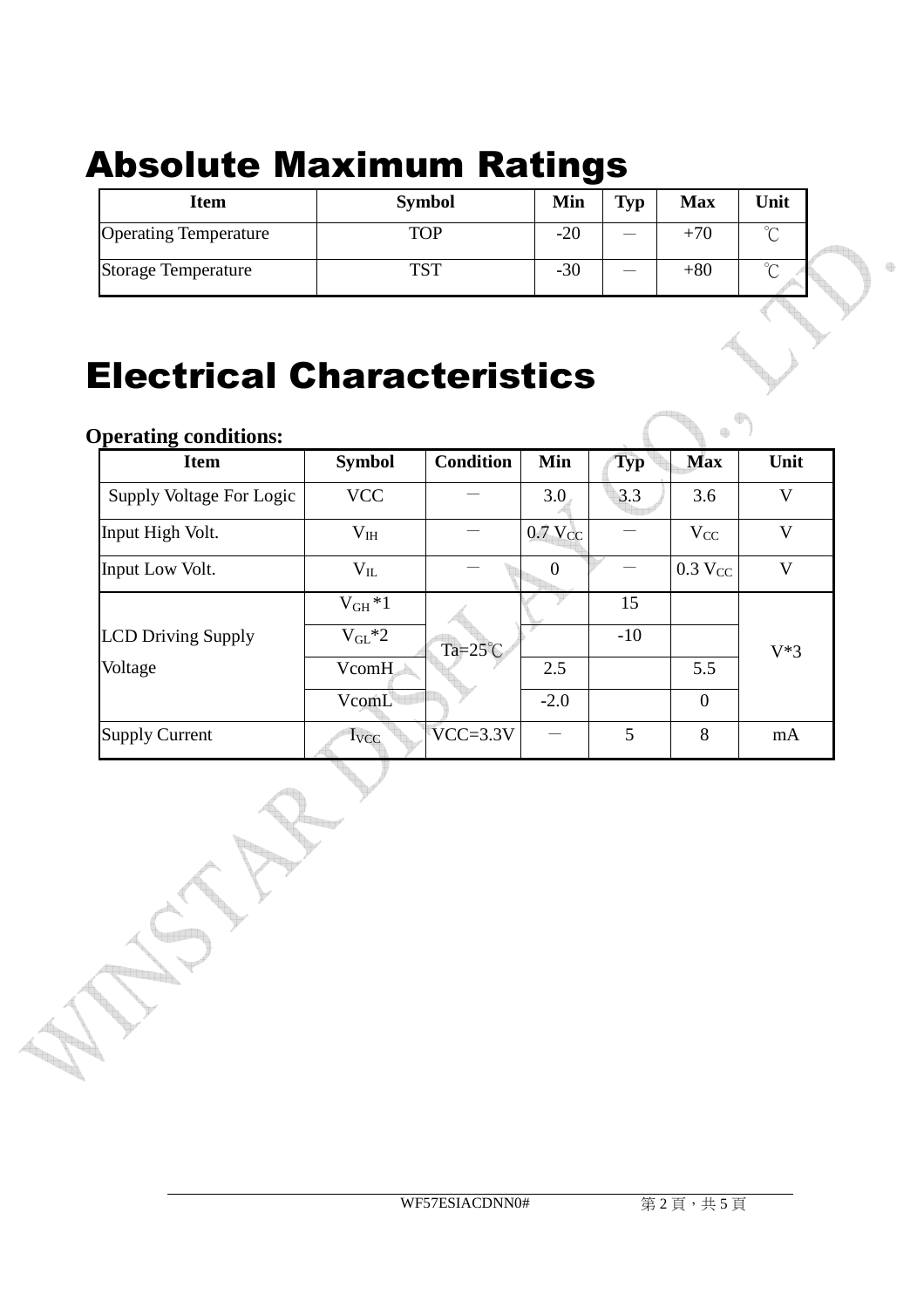# Interface

#### **LCM PIN Definition**

| Pin            | <b>Symbol</b>   | <b>Function</b>                                  |  |
|----------------|-----------------|--------------------------------------------------|--|
| $\mathbf{1}$   | IF1             | Input data format control                        |  |
| $\overline{2}$ | IF <sub>2</sub> | Input data format control                        |  |
| $\overline{3}$ | <b>POL</b>      | Polarity Signal connect to VCOM driving circuit. |  |
| $\overline{4}$ | <b>RESET</b>    | Hardware reset                                   |  |
| 5              | <b>SPENA</b>    | Chip select                                      |  |
| 6              | <b>SPCL</b>     | Serial Clock                                     |  |
| $\overline{7}$ | <b>SPDA</b>     | <b>Serial Data</b>                               |  |
| 8              | B <sub>0</sub>  | Blue Data bit                                    |  |
| 9              | B1              | <b>Blue Data bit</b>                             |  |
| 10             | B2              | <b>Blue Data bit</b>                             |  |
| 11             | B <sub>3</sub>  | Blue Data bit                                    |  |
| 12             | <b>B4</b>       | <b>Blue Data bit</b>                             |  |
| 13             | B <sub>5</sub>  | <b>Blue Data bit</b>                             |  |
| 14             | <b>B6</b>       | <b>Blue Data bit</b>                             |  |
| 15             | B7              | <b>Blue Data bit</b>                             |  |
| 16             | G <sub>0</sub>  | Green Data bit                                   |  |
| 17             | G <sub>1</sub>  | Green Data bit                                   |  |
| 18             | G2              | Green Data bit                                   |  |
| 19             | G <sub>3</sub>  | Green Data bit                                   |  |
| 20             | G4              | Green Data bit                                   |  |
| 21             | G <sub>5</sub>  | Green Data bit                                   |  |
| 22             | G <sub>6</sub>  | Green Data bit                                   |  |
| 23             | G7              | Green Data bit                                   |  |
| 24             | R <sub>0</sub>  | Red Data bit                                     |  |
| 25             | R1              | Red Data bit                                     |  |
| 26             | R2              | Red Data bit                                     |  |
| 27             | R <sub>3</sub>  | Red Data bit                                     |  |
| 28             | R4              | Red Data bit                                     |  |
| 29             | R <sub>5</sub>  | Red Data bit                                     |  |
| 30             | R <sub>6</sub>  | Red Data bit                                     |  |
| 31             | R7              | Red Data bit                                     |  |
| 32             | Hsync           | Horizontal synchronous signal                    |  |
| 33             | Vsync           | Vertical synchronous signal                      |  |
| 34             | Data CLK        | Dot data clock                                   |  |
| 35             | AVDD(analog)    | Analog power: 4.5V~5.5V                          |  |

WF57ESIACDNN0# 第3頁,共5頁

 $\oplus$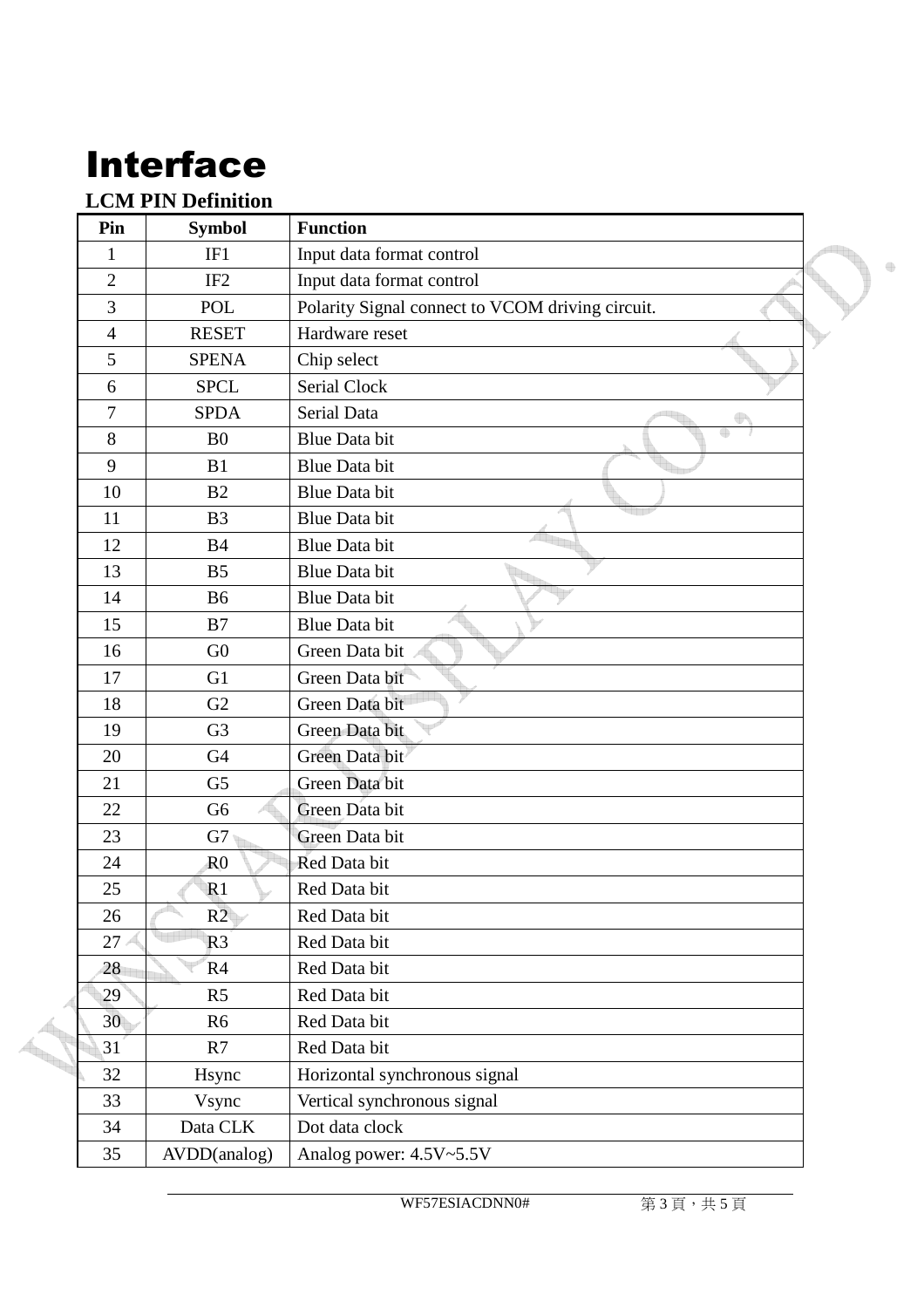| 36 | AVDD(analog) | Analog power: 4.5V~5.5V                                    |  |
|----|--------------|------------------------------------------------------------|--|
| 37 | VCC(Digital) | Digital power: 3V~3.6V                                     |  |
| 38 | VCC(Digital) | Digital power: 3V~3.6V                                     |  |
| 39 | <b>NPC</b>   | NTSC/PAL mode Auto detection result H:NTSC/L:PAL           |  |
| 40 | <b>VGL</b>   | Gate off power                                             |  |
| 41 | <b>VGL</b>   | Gate off power                                             |  |
| 42 | <b>UD</b>    | Up/down selection                                          |  |
| 43 | <b>VGH</b>   | Gate on power                                              |  |
| 44 | <b>LRC</b>   | Shift direction of device internal shift register control. |  |
| 45 | <b>GND</b>   | System ground pin of the IC. Connect to system ground.     |  |
| 46 | <b>VCOM</b>  | VCOM driving input                                         |  |
| 47 | <b>VCOM</b>  | VCOM driving input                                         |  |
| 48 | <b>ENB</b>   | Signal to settle the horizontal display position           |  |
| 49 | <b>GND</b>   | System ground pin of the IC.<br>Connect to system ground.  |  |
| 50 | <b>GND</b>   | System ground pin of the IC.<br>Connect to system ground.  |  |